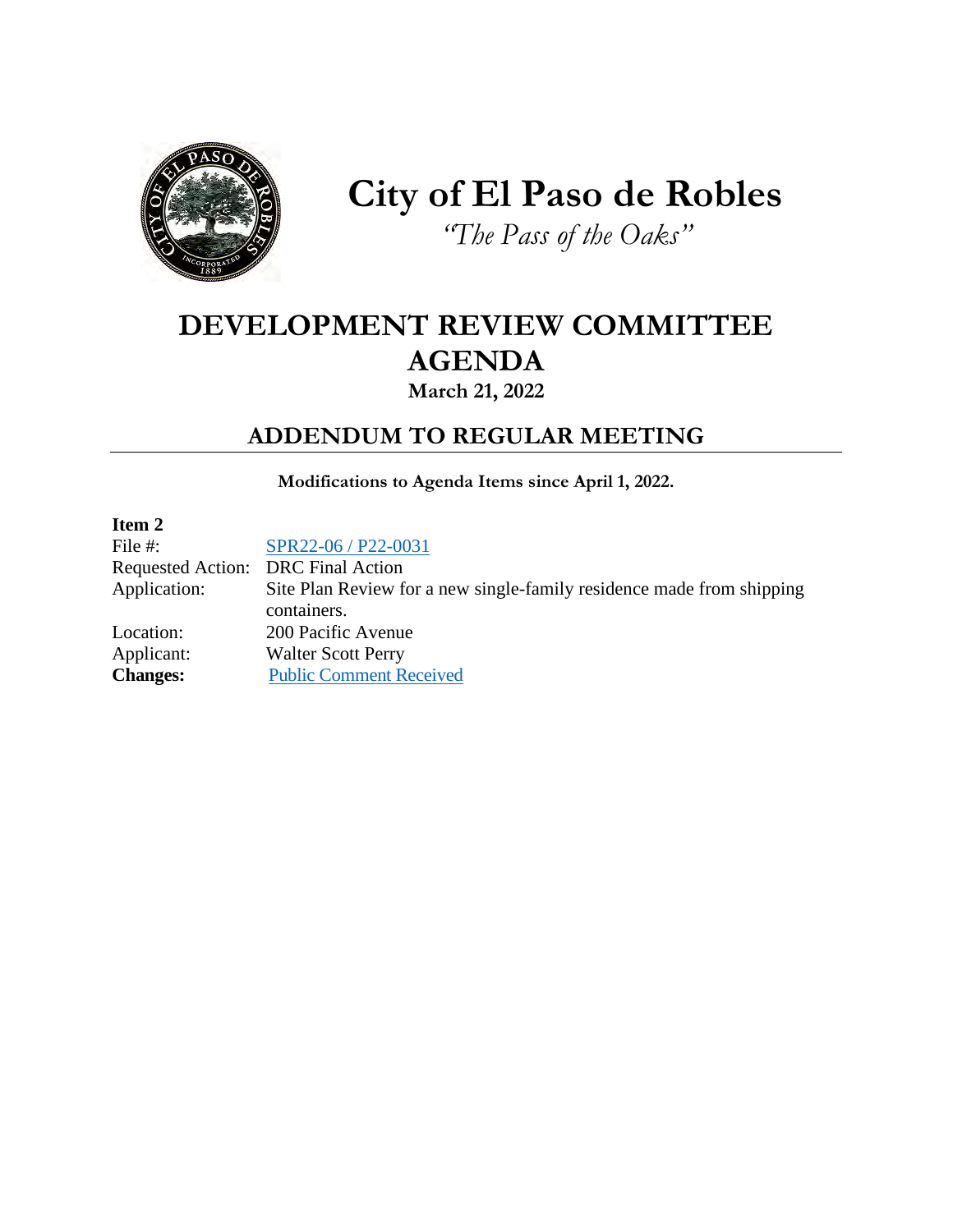

#### **City of Paso Robles Development Review Committee Agenda**

#### **TELECONFERENCE MEETING ONLY**

#### **3:30 PM Monday – April 4, 2022**

Development Review Committee meetings will be held by teleconference only until further notice as permitted by AB 361, which allows for a deviation of teleconference rules required by the Ralph M. Brown Act. The meeting will be virtual because state and local officials are recommending measures to promote social distancing.

Rather than attending in person, residents have three options.

- 1. Attend the meeting virtually to see and hear presentations of proposed projects register prior to the meeting by sending your email address to city staff at [planning@prcity.com](mailto:planning@prcity.com) prior to the meeting, or use the following link to [Join Microsoft Teams Meeting.](https://teams.microsoft.com/l/meetup-join/19%3ameeting_OTdiMzU3N2QtYzQ1Yi00NzJmLWIzZjgtN2YxYWQ4Zjk4MmMz%40thread.v2/0?context=%7b%22Tid%22%3a%221a5b5698-d524-42f2-abba-fb4615f7b1d6%22%2c%22Oid%22%3a%2266ba4e2a-3671-4e72-9d7a-eef3135a0aef%22%7d)
- 2. Attend the meeting by conference call to hear presentations only during the meeting call 323-457-5183 and enter the Conference ID: 357 486 511#
- 3. Before the meeting, submit public comment by email to [planning@prcity.com.](mailto:planning@prcity.com)

All public comments should include the authors name and address. Written public comments should be submitted via email prior to 12:00 noon on the day of the DRC meeting to be sure the Committee has time to review. If submitting written comments in advance of the meeting, please note the agenda item by number or name.

DRC Members Scheduled: Planning Commissioners Christensen, Koegler, and Neel

| Item 1                   |                                                                       |
|--------------------------|-----------------------------------------------------------------------|
| File #:                  | SPR20-13 / P20-0053 / ADD22-0021 to B21-0007                          |
| <b>Requested Action:</b> | <b>DRC</b> Final Action                                               |
| Application:             | Change in fencing location and material                               |
| Location:                | 3528 Combine Street                                                   |
| Applicant:               | Devin Capps                                                           |
|                          |                                                                       |
| Item 2                   |                                                                       |
| File #:                  | SPR22-06 / P22-0031                                                   |
| <b>Requested Action:</b> | <b>DRC</b> Final Action                                               |
| Application:             | Site Plan Review for a new single-family residence made from shipping |
|                          | containers.                                                           |
| Location:                | 200 Pacific Avenue                                                    |
| Applicant:               | <b>Walter Scott Perry</b>                                             |
|                          |                                                                       |